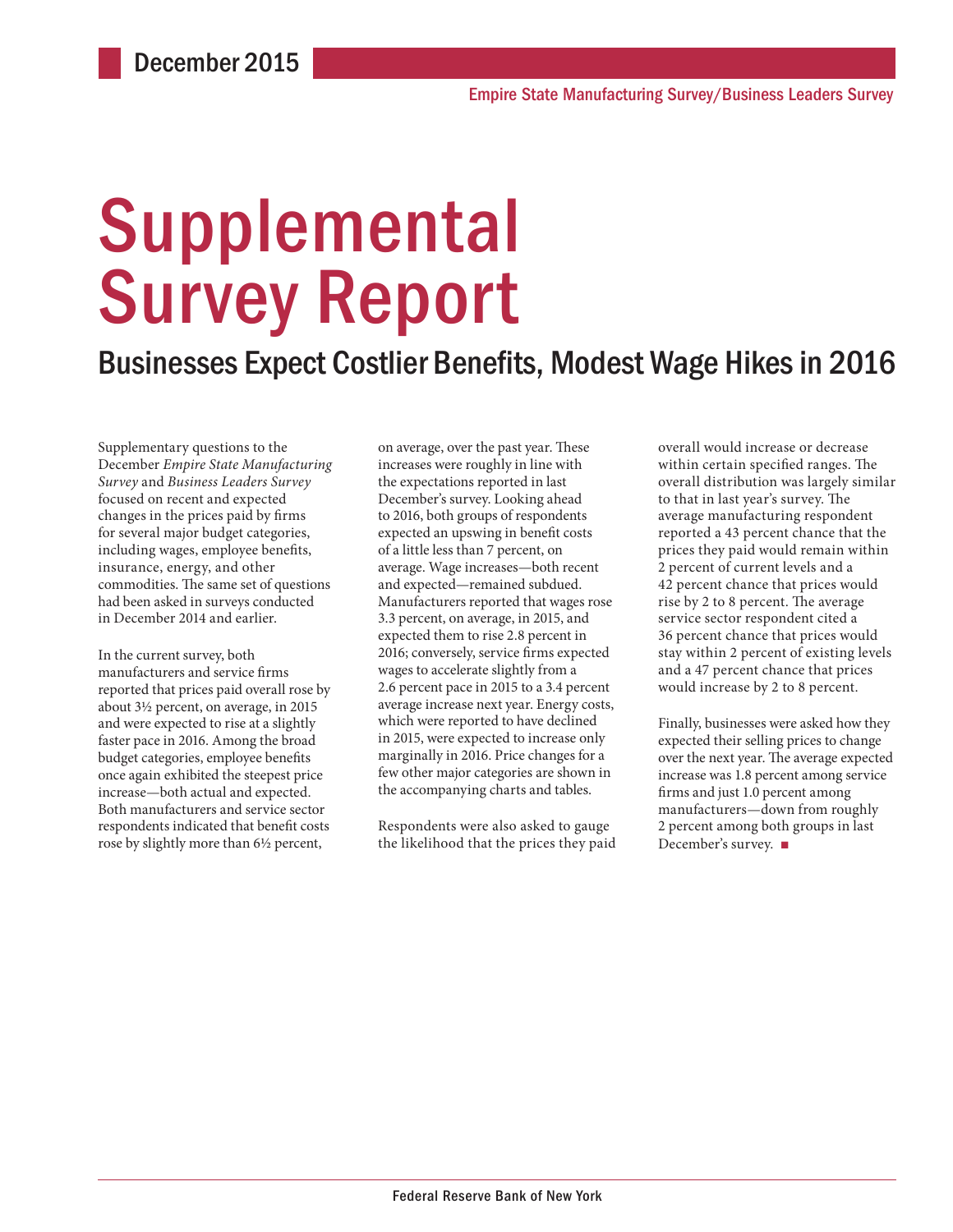## Supplemental Survey Report, continued

#### QUESTION 1

**For each of the following budget categories, please indicate the approximate percentage change in the price you paid in 2015 and the expected percentage change in the price in 2016:**

|                                   | <b>Empire State Manufacturing Survey</b>                 |                                                                 | <b>Business Leaders Survey</b>                    |                                                                 |  |
|-----------------------------------|----------------------------------------------------------|-----------------------------------------------------------------|---------------------------------------------------|-----------------------------------------------------------------|--|
|                                   | Average<br><b>Percentage Change</b><br>Reported for 2015 | Average<br><b>Percentage Change</b><br><b>Expected for 2016</b> | Average<br>Percentage Change<br>Reported for 2015 | Average<br><b>Percentage Change</b><br><b>Expected for 2016</b> |  |
|                                   |                                                          |                                                                 |                                                   |                                                                 |  |
| Wages                             | 3.3                                                      | 2.8                                                             | 2.6                                               | 3.4                                                             |  |
| Employee benefits                 | 6.7                                                      | 6.8                                                             | 6.6                                               | 6.8                                                             |  |
| Insurance (e.g., liability, fire) | 2.5                                                      | 2.9                                                             | 4.0                                               | 3.9                                                             |  |
| Outside services                  | 2.8                                                      | 2.7                                                             | 2.3                                               | 2.7                                                             |  |
| Energy                            | $-0.7$                                                   | 0.4                                                             | $-1.9$                                            | 0.8                                                             |  |
| Other commodities                 | 0.5                                                      | 2.1                                                             | 1.0                                               | 1.7                                                             |  |
| Overall                           | 3.5                                                      | 4.4                                                             | 3.5                                               | 4.0                                                             |  |

#### QUESTION 2

What would you say is the percentage chance that, over the next six months, your prices paid will . . .

|                                         | <b>Empire State Manufacturing Survey</b><br>Average Percentage Chance<br>of Specified Price Change* |                         | <b>Business Leaders Survey</b><br>Average Percentage Chance<br>of Specified Price Change* |                                |  |
|-----------------------------------------|-----------------------------------------------------------------------------------------------------|-------------------------|-------------------------------------------------------------------------------------------|--------------------------------|--|
|                                         |                                                                                                     |                         |                                                                                           |                                |  |
|                                         | December 2015<br>Survey                                                                             | December 2014<br>Survey | December 2015<br><b>Survey</b>                                                            | December 2014<br><b>Survey</b> |  |
|                                         |                                                                                                     |                         |                                                                                           |                                |  |
| Increase 8 percent or more              | 7.6                                                                                                 | 8.7                     | 11.0                                                                                      | 12.1                           |  |
| Increase 2 to 8 percent                 | 42.3                                                                                                | 51.1                    | 47.4                                                                                      | 46.5                           |  |
| Stay within 2 percent of current levels | 43.4                                                                                                | 32.3                    | 35.6                                                                                      | 35.2                           |  |
| Decrease 2 to 8 percent                 | 6.0                                                                                                 | 5.5                     | 5.3                                                                                       | 5.3                            |  |
| Decrease 8 percent or more              | 0.7                                                                                                 | 2.4                     | 0.7                                                                                       | 1.0                            |  |

\**Survey respondents were asked to assign a specific percentage chance to each possible outcome; the values reported in this table reflect the average indicated percentage chance across all respondents.*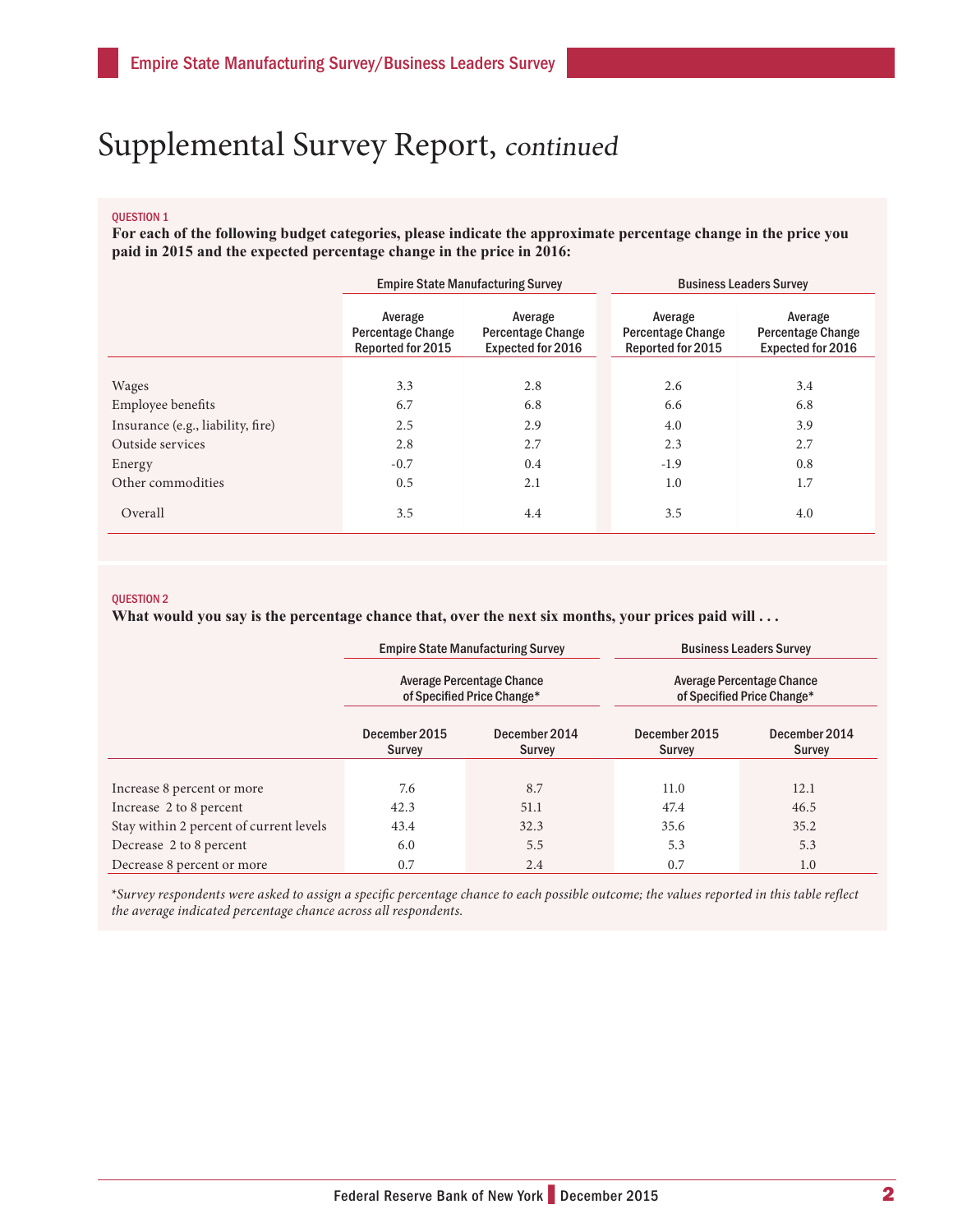## Supplemental Survey Report, continued

HISTORICAL OVERVIEW FOR QUESTION 1

**For each of the following budget categories, please indicate the approximate percentage change in the price you paid in 2015 and the expected percentage change in the price in 2016:**